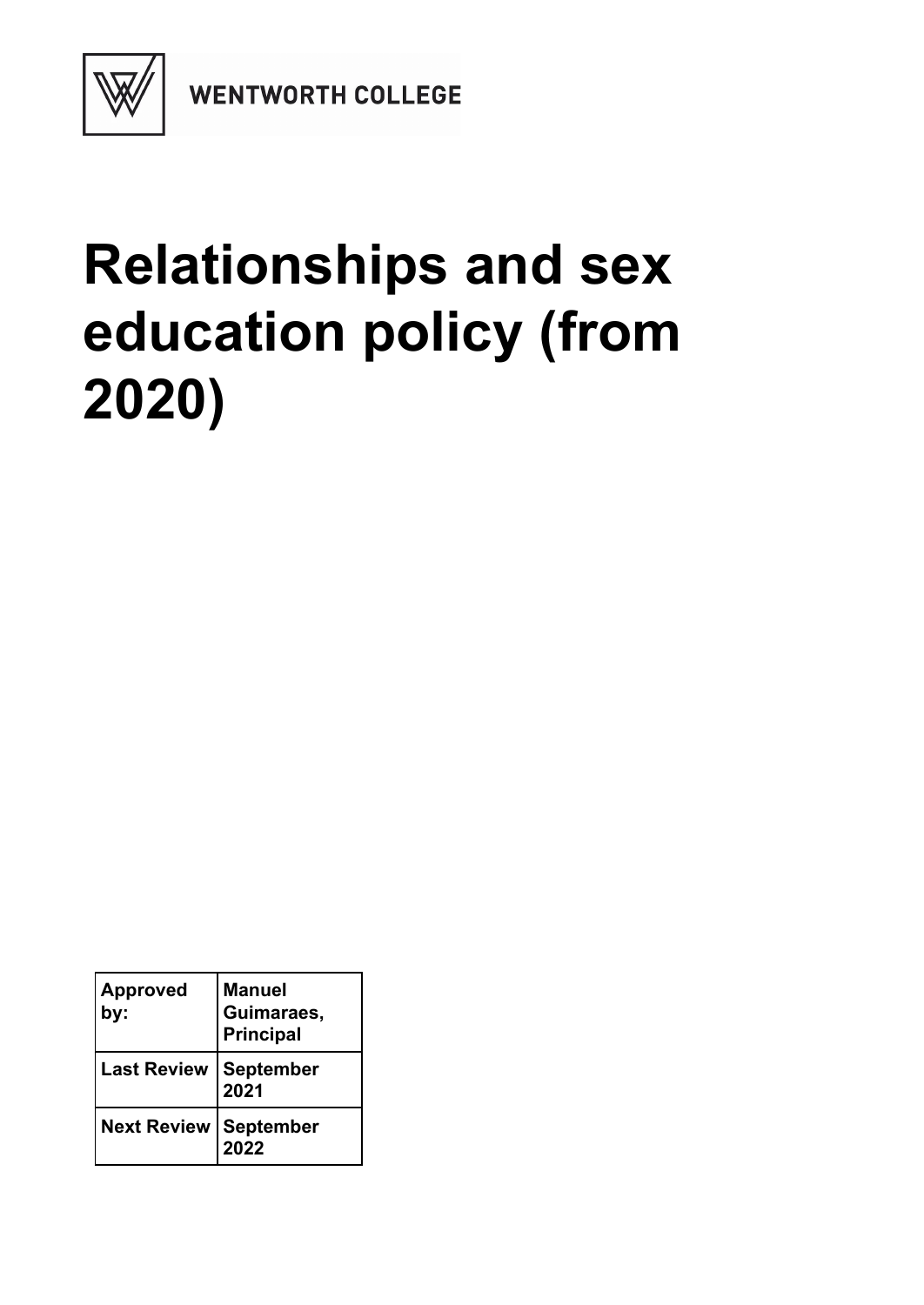# **Contents**

| 1. Aims                                                           | $\overline{2}$ |
|-------------------------------------------------------------------|----------------|
| 2. Statutory requirements                                         | $\overline{2}$ |
| 3. Policy development                                             | $\overline{2}$ |
| 4. Definition                                                     | $\overline{2}$ |
| 5. Curriculum                                                     | 3              |
| 6. Delivery of RSE                                                | 3              |
| 7. Roles and responsibilities                                     | 3              |
| 8. Parents' right to withdraw                                     | 4              |
| 9. Training                                                       | 4              |
| 10. Monitoring arrangements                                       | $\overline{4}$ |
| Appendix 1: Curriculum map                                        | 5              |
| Appendix 3: Parent form: withdrawal from sex education within RSE | 8              |
|                                                                   |                |

# **1. Aims**

The aims of relationships and sex education (RSE) at our school are to:

- Provide a safe 'space' in which sensitive discussions can take place free from potential embarrassment or fear
- Give students an understanding of sexual development and the importance of health
- Help pupils develop feelings of self-respect, confidence and empathy
- Create a positive culture around issues of sexuality and relationships
- Increase pupil engagement in these issues.
- Capture the entire student body

# **2. Statutory requirements**

As a college, we must provide RSE to all pupils as per section 34 of the [Children](http://www.legislation.gov.uk/ukpga/2017/16/section/34/enacted) and Social work act 2017.

At Wentworth College we teach RSE as set out in this policy.

## **3. Policy development**

This policy has been developed in consultation with staff, pupils and parents. The consultation and policy development process involved the following steps:

- 1 Review a working group of Manni, Jade and Candice pulled together all relevant information including relevant national and local guidance
- 2 Staff all school staff were given the opportunity to look at the policy and make recommendations
- 3 Parents– this policy is available on our website for parents to read, they are encouraged to get in touch with any concerns or recommendations.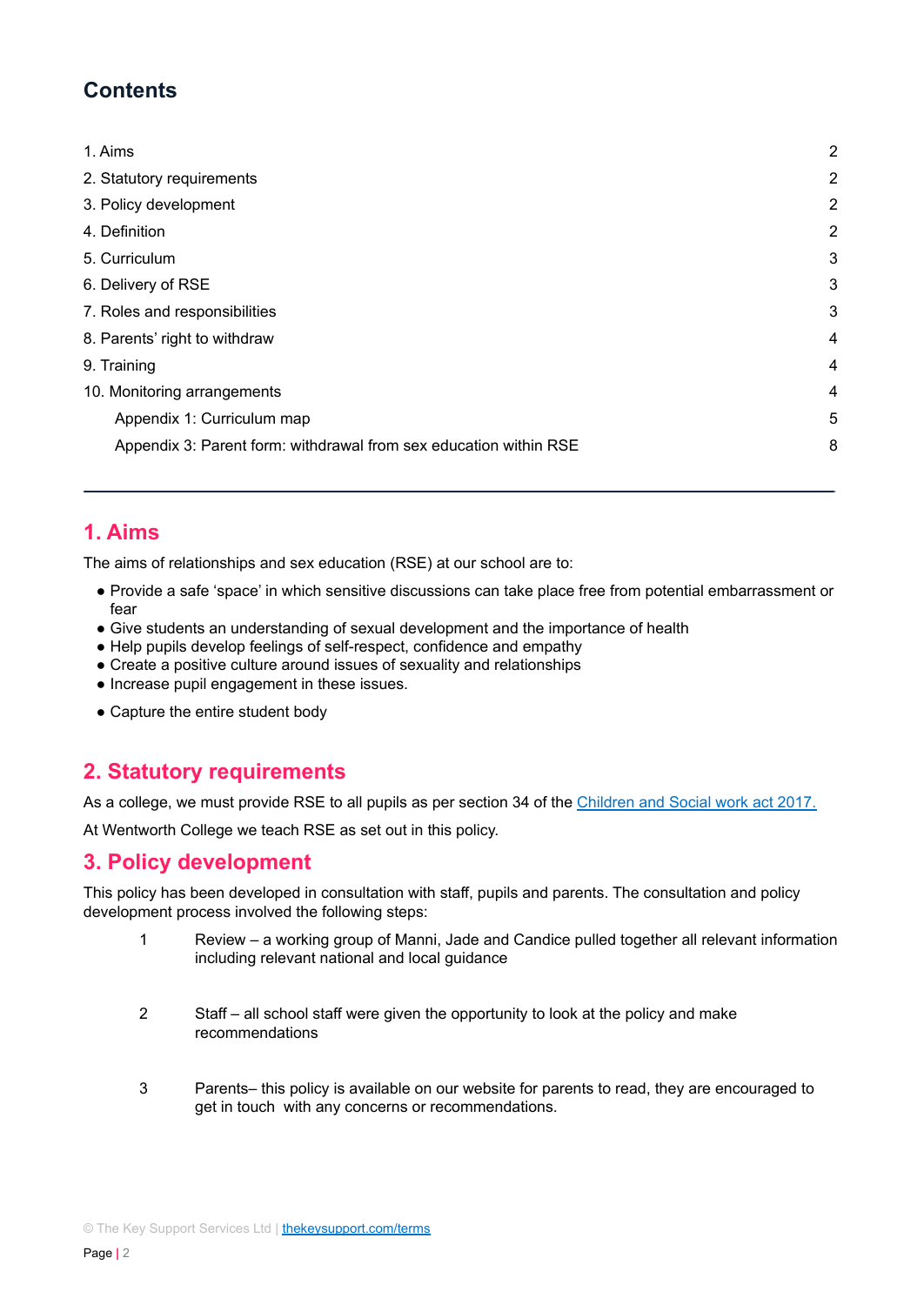- 4 Pupils we investigated what exactly pupils want from their RSE
- 5 Ratification once amendments were made, the policy was shared with the proprietor and ratified

# **4. Definition**

RSE is about the emotional, social and cultural development of pupils, and involves learning about relationships, sexual health, sexuality, healthy lifestyles, diversity and personal identity.

RSE involves a combination of sharing information, and exploring issues and values.

RSE is not about the promotion of sexual activity.

# **5. Curriculum**

Our curriculum is set out as per Appendix 1 but to be most effective it should be an organic, 'living' document, which is flexible enough to adapt to changing contexts and the individual needs and interests of our pupils. As such we may need to adapt it as and when necessary.

We have developed the curriculum in consultation with parents, pupils and staff, taking into account the age, needs and feelings of pupils. If pupils ask questions outside the scope of this policy, teachers will respond in an appropriate manner so they are fully informed and don't seek answers online.

# **6. Delivery of RSE**

RSE focuses on giving young people the information they need to help them develop healthy, nurturing relationships of all kinds including:

- Families
- Respectful relationships, including friendships
- Online and media
- Being safe
- Intimate and sexual relationships, including sexual health

RSE for yr11 will be delivered through PSHE, a discrete, timetabled lesson, once a week. RSE for yrs 12 and 13 (alongside other relevant PSHE material) will be driven through 'the digital assembly'. The entire cohort is assigned to a single class on the 'Google Classroom' platform. Each week material is posted that forms the basis of a college wide discussion throughout the week. Ideally, the college wide discussion will manifest itself communally online, in classrooms and in the common room but students are also encouraged to approach a member of staff individually if they wish to discuss anything in private. Our consultations revealed that a mixed media, digital delivery of the curriculum was likely to:

#### **● Increase engagement**

Students told us that being able to access and consider (and reconsider) content in their own time would increase the likelihood that they would/could do so in a thoughtful and reflective manner. Students told us that they are more likely to engage with content produced by somebody they know than generic educational materials. Many students expressed an interest in "being part of the discussion" and assisting/volunteering with recordings/debates.

#### **● Avoid embarrassment**

Given the nature of some of the topics, students told us that they would welcome the opportunity to consider them individually before deciding whether to engage in group work. The delivery of RSE works 'bottom up' and empowers the individual pupil by allowing them to control 'next steps', by, for example,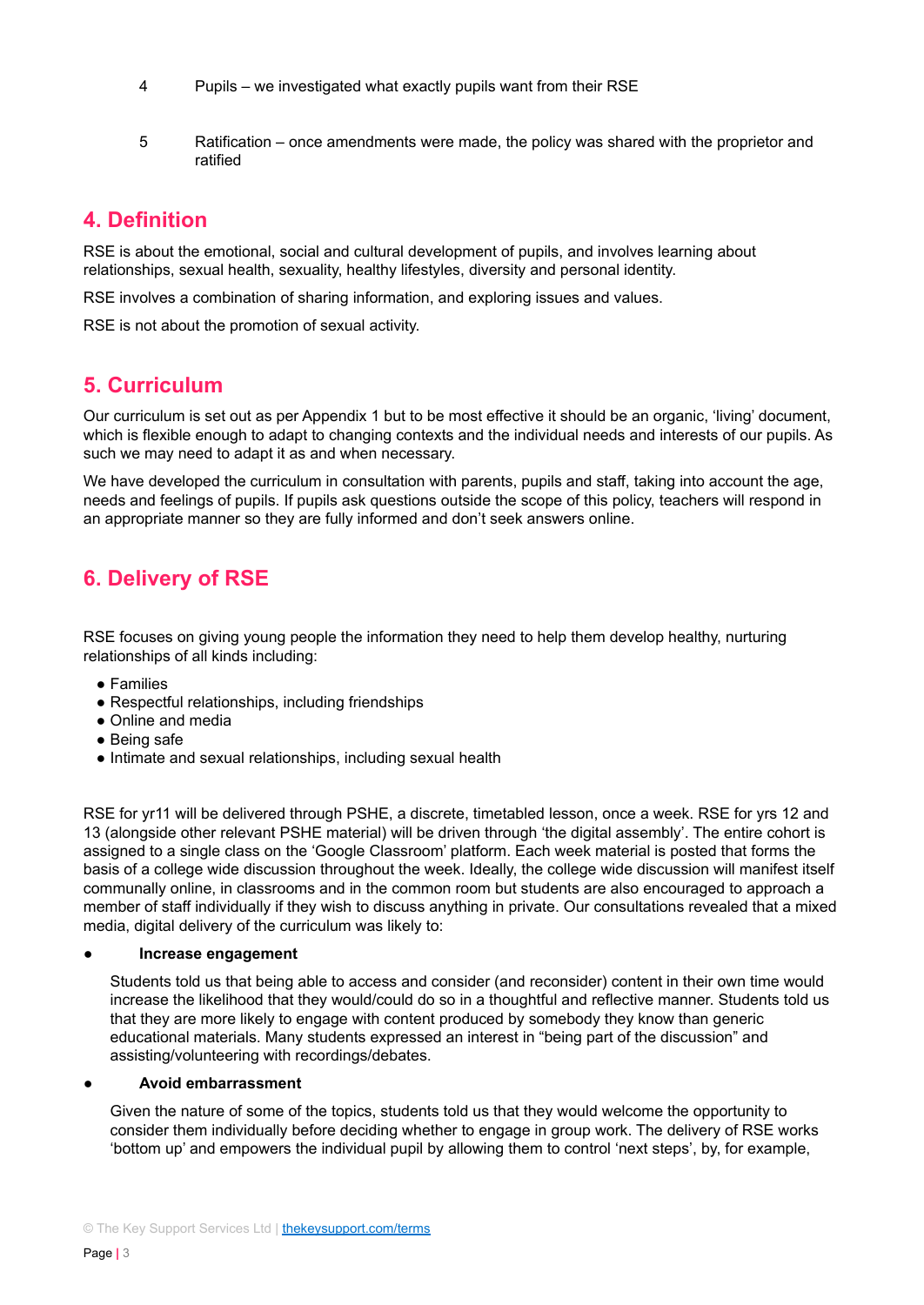choosing to engage privately (one to one) with a member of staff, 'anonymously' online, or collectively with their peers.

#### **● Capture the entire student body**

It has been historically challenging (for a number of reasons) to find a time and space in the week/college, that allows us to congregate as an entire community. The digital assembly allows us to capture the entire student body, monitor the levels of engagement and adapt accordingly.

# **7. Roles and responsibilities**

#### **7.1 The Proprietor**

The proprietor will approve the RSE policy, and hold the headteacher to account for its implementation.

The proprietor will hold the headteacher to account for the implementation of this policy.

The proprietor has delegated the approval of this policy to Mr Manuel Guimaraes, Principal.

#### **7.2 The headteacher**

The headteacher is responsible for ensuring that RSE is taught consistently across the school, and for managing requests to withdraw pupils from non-statutory/non-science components of RSE (see section 8).

#### **7.3 Staff**

Staff are responsible for:

- Delivering RSE in a sensitive way
- Modelling positive attitudes to RSE
- Monitoring progress
- Responding to the needs of individual pupils
- Responding appropriately to pupils whose parents wish them to be withdrawn from the non-statutory/non-science components of RSE

Mrs. Louise Morphey, Head of Drama is responsible for teaching RSE in Year 11.

Mr. Manuel Guimaraes, Principal and Jade Doherty, Head of GCSE are responsible for coordinating RSE in Years 12 and 13.

## **7.4 Pupils**

Pupils are expected to engage fully in RSE and, when discussing issues related to RSE, treat others with respect and sensitivity.

# **8. Parents' right to withdraw**

Parents have the right to withdraw their children from the components of sex education within RSE up to and until 3 terms before the child turns 16. After this point, if the child wishes to receive sex education rather than being withdrawn, the school will arrange this.

Requests for withdrawal should be put in writing using the form found in Appendix 3 of this policy and addressed to the headteacher.

A copy of withdrawal requests will be placed in the pupil's educational record. The headteacher will discuss the request with parents and take appropriate action.

Alternative work will be given to pupils who are withdrawn from sex education.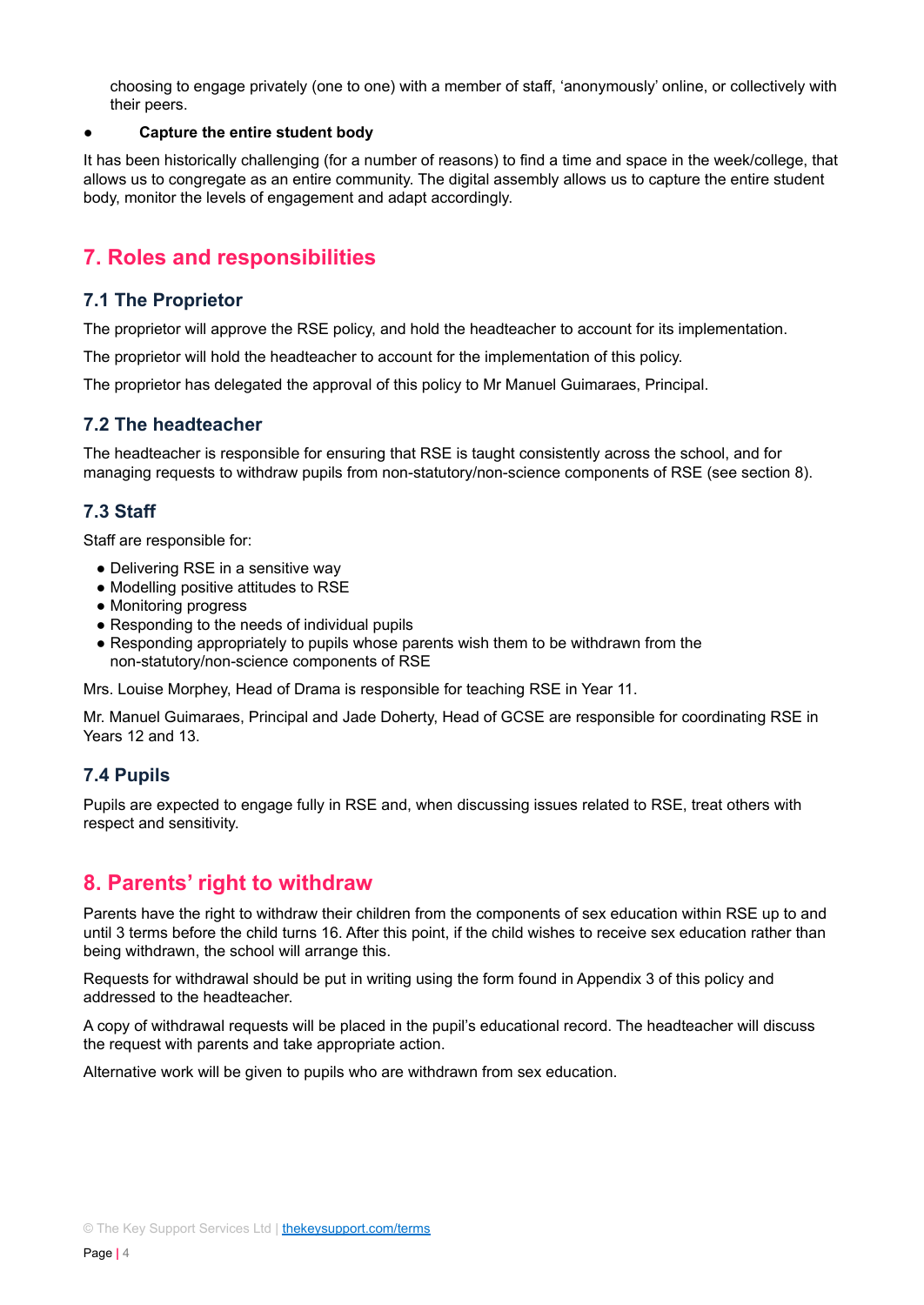# **9. Training**

Staff are trained on the delivery of RSE as part of their induction and it is included in our continuing professional development calendar.

The headteacher may also invite visitors from outside the school, such as school nurses or sexual health professionals, to provide support and training to staff teaching RSE.

# **10. Monitoring arrangements**

The delivery of RSE is monitored by Mr. Manuel Guimaraes, Principal and Jade Doherty, Head of GCSE through:

Monitoring 'attendance' and engagement with the material on Google classroom (which allows us to view which students have listened to, watched, or read the stimulus material. Students are also encouraged to post thoughts and questions either publicly or privately)

Following this through with informal, in-person interactions throughout the week.

GCSE Pupils' development in RSE is monitored by class teachers as part of our internal assessment systems.

This policy will be reviewed by Mr. Alex Morphey, Vice Principal, termly. At every review, the policy will be approved by Mr. Manuel Guimaraes, Principal.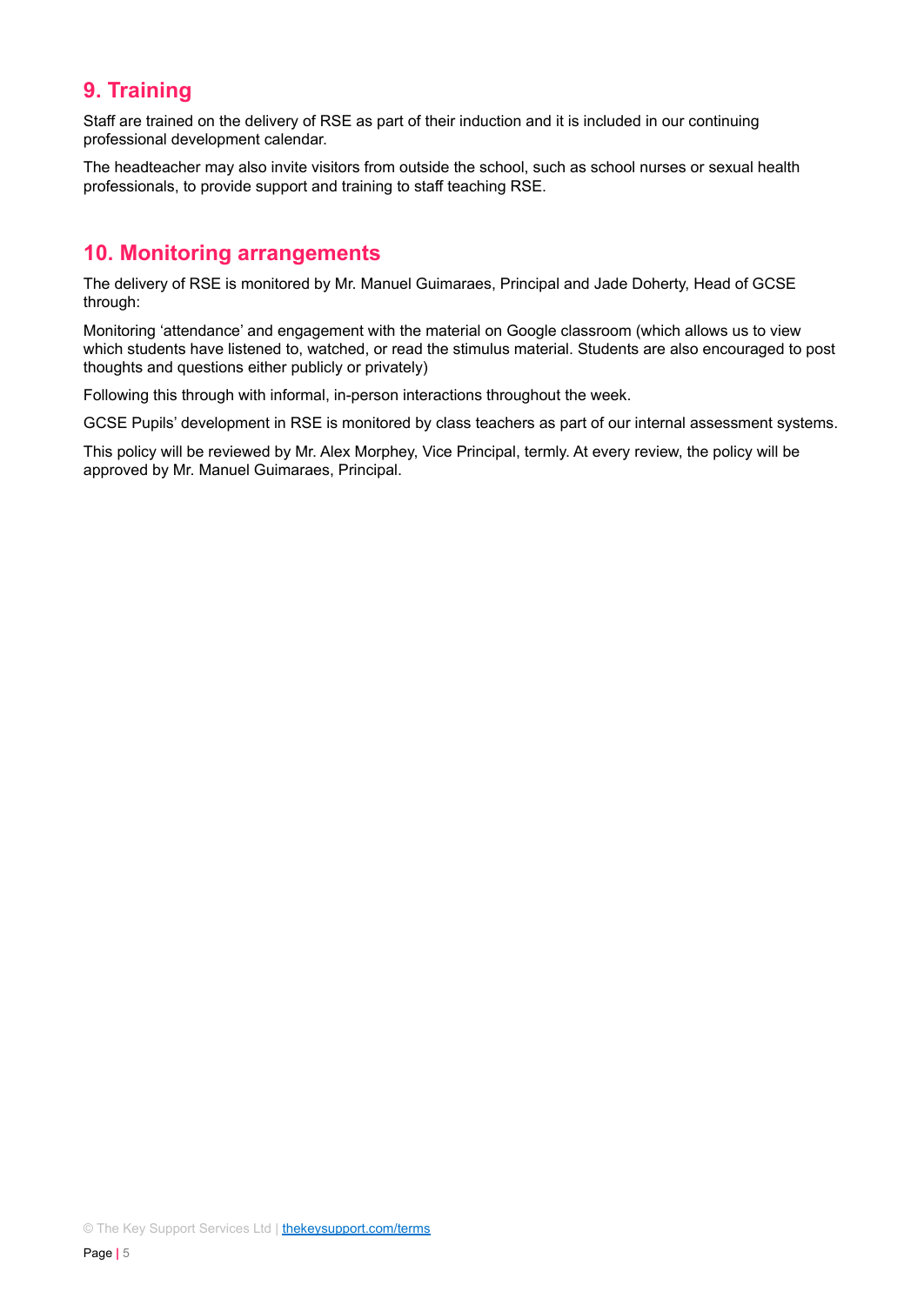## **Appendix 1: Curriculum map**

# **Relationships and sex education curriculum map**

| <b>Autumn 1</b>                                                                                    | Autumn 2                                                                                                                 | <b>Spring 1</b>                                                                                                                                                                          | <b>Spring 2</b>                                                                      | Summer 1                                                                                          | Summer 2    |
|----------------------------------------------------------------------------------------------------|--------------------------------------------------------------------------------------------------------------------------|------------------------------------------------------------------------------------------------------------------------------------------------------------------------------------------|--------------------------------------------------------------------------------------|---------------------------------------------------------------------------------------------------|-------------|
| Health & wellbeing                                                                                 | Living in the wider world                                                                                                | Relationships                                                                                                                                                                            | Health & wellbeing                                                                   | Relationships                                                                                     | Exam period |
| <b>Building for the future</b><br>Self-efficacy, stress<br>management, and future<br>opportunities | <b>Next steps</b><br>Application processes, and<br>skills for further education.<br>employment and career<br>progression | <b>Communication in</b><br>relationships<br>Personal values, assertive<br>communication (including<br>in relation to contraception<br>and sexual health),<br>relationship challenges and | Independence<br>Responsible health choices,<br>and safety in independent<br>contexts | <b>Families</b><br>Different families and<br>parental<br>responsibilities.<br>pregnancy, marriage |             |
|                                                                                                    |                                                                                                                          | abuse                                                                                                                                                                                    |                                                                                      | and forced marriage and<br>changing relationships                                                 |             |

#### **Year 11 PSHE/RSE EDUCATION**

#### **Years 12 and 13 PSHE/RSE EDUCATION**

- Learning opportunities in Health and Wellbeing
- Learning opportunities in Relationships and Sex Education

| Autumn 1<br>Health & wellbeing<br>Media Literacy and digital<br>Resilience | Autumn 2<br>Relationships | Spring 1<br>Relationships | Spring 2<br>Living in the Wider<br>World | Summer 1<br>Media Literacy and digital<br>Resilience | Summer 2<br>Exam period |
|----------------------------------------------------------------------------|---------------------------|---------------------------|------------------------------------------|------------------------------------------------------|-------------------------|
|----------------------------------------------------------------------------|---------------------------|---------------------------|------------------------------------------|------------------------------------------------------|-------------------------|

● Learning opportunities in Living in the Wider World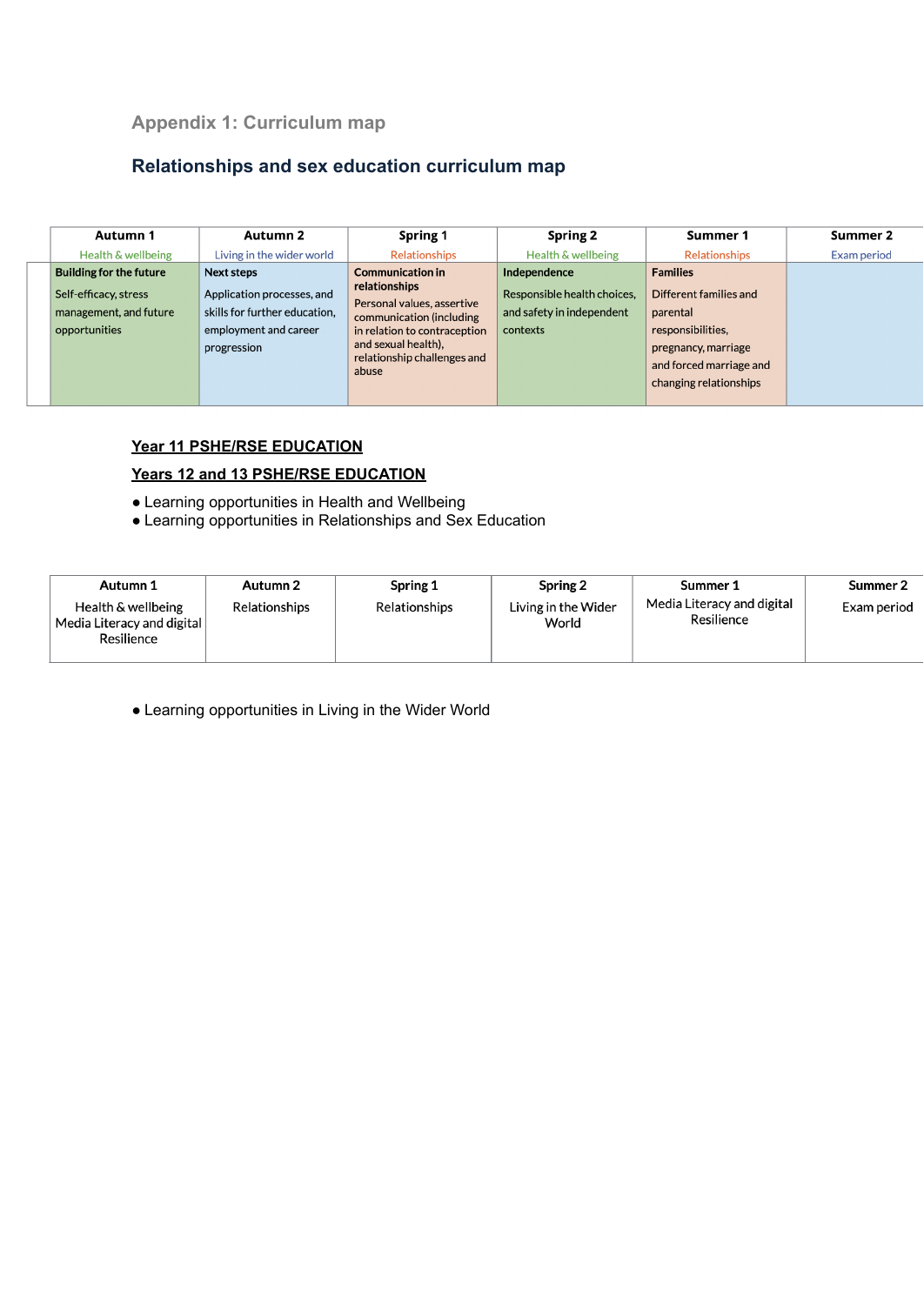| <b>TOPIC</b>                                             | <b>APPENDIX 2:</b><br>BY THE END OF SECONDARY SCHOOL PUPILS SHOULD KNOW                                                                                                                                                                                                                                                                                                                                                                                                                                                                                                                                                                                                                                                                                                                                                                                                                                                                                                                                                                                                                                                                                                                                                                                                                                                                                                                                                                                                                                                                                                           |  |  |
|----------------------------------------------------------|-----------------------------------------------------------------------------------------------------------------------------------------------------------------------------------------------------------------------------------------------------------------------------------------------------------------------------------------------------------------------------------------------------------------------------------------------------------------------------------------------------------------------------------------------------------------------------------------------------------------------------------------------------------------------------------------------------------------------------------------------------------------------------------------------------------------------------------------------------------------------------------------------------------------------------------------------------------------------------------------------------------------------------------------------------------------------------------------------------------------------------------------------------------------------------------------------------------------------------------------------------------------------------------------------------------------------------------------------------------------------------------------------------------------------------------------------------------------------------------------------------------------------------------------------------------------------------------|--|--|
| Families                                                 | That there are different types of committed, stable relationships<br>ł,<br>How these relationships might contribute to human happiness and their<br>importance for bringing up children<br>What marriage is, including their legal status e.g. that marriage carries legal<br>×,<br>rights and protections not available to couples who are cohabiting or who<br>have married, for example, in an unregistered religious ceremony<br>Why marriage is an important relationship choice for many couples and why<br>ł,<br>it must be freely entered into<br>The characteristics and legal status of other types of long-term relationships<br>The roles and responsibilities of parents with respect to raising of children,<br>including the characteristics of successful parenting<br>How to: determine whether other children, adults or sources of information<br>×,<br>are trustworthy: judge when a family, friend, intimate or other relationship is<br>unsafe (and to recognise this in others' relationships); and, how to seek help<br>or advice, including reporting concerns about others, if needed                                                                                                                                                                                                                                                                                                                                                                                                                                                                   |  |  |
| Respectful<br>relationships,<br>including<br>friendships | The characteristics of positive and healthy friendships (in all contexts,<br>including online) including: trust, respect, honesty, kindness, generosity,<br>boundaries, privacy, consent and the management of conflict, reconciliation<br>and ending relationships. This includes different (non-sexual) types of<br>relationship<br>Practical steps they can take in a range of different contexts to improve or<br>$\blacksquare$<br>support respectful relationships<br>How stereotypes, in particular stereotypes based on sex, gender, race,<br>ł,<br>religion, sexual orientation or disability, can cause damage (e.g. how they<br>might normalise non-consensual behaviour or encourage prejudice)<br>That in school and in wider society they can expect to be treated with respect<br>by others, and that in turn they should show due respect to others, including<br>people in positions of authority and due tolerance of other people's beliefs<br>About different types of bullying (including cyberbullying), the impact of<br>bullying, responsibilities of bystanders to report bullying and how and where<br>to get help<br>That some types of behaviour within relationships are criminal, including<br>violent behaviour and coercive control<br>What constitutes sexual harassment and sexual violence and why these are<br>always unacceptable<br>The legal rights and responsibilities regarding equality (particularly with<br>reference to the protected characteristics as defined in the Equality Act 2010)<br>and that everyone is unique and equal |  |  |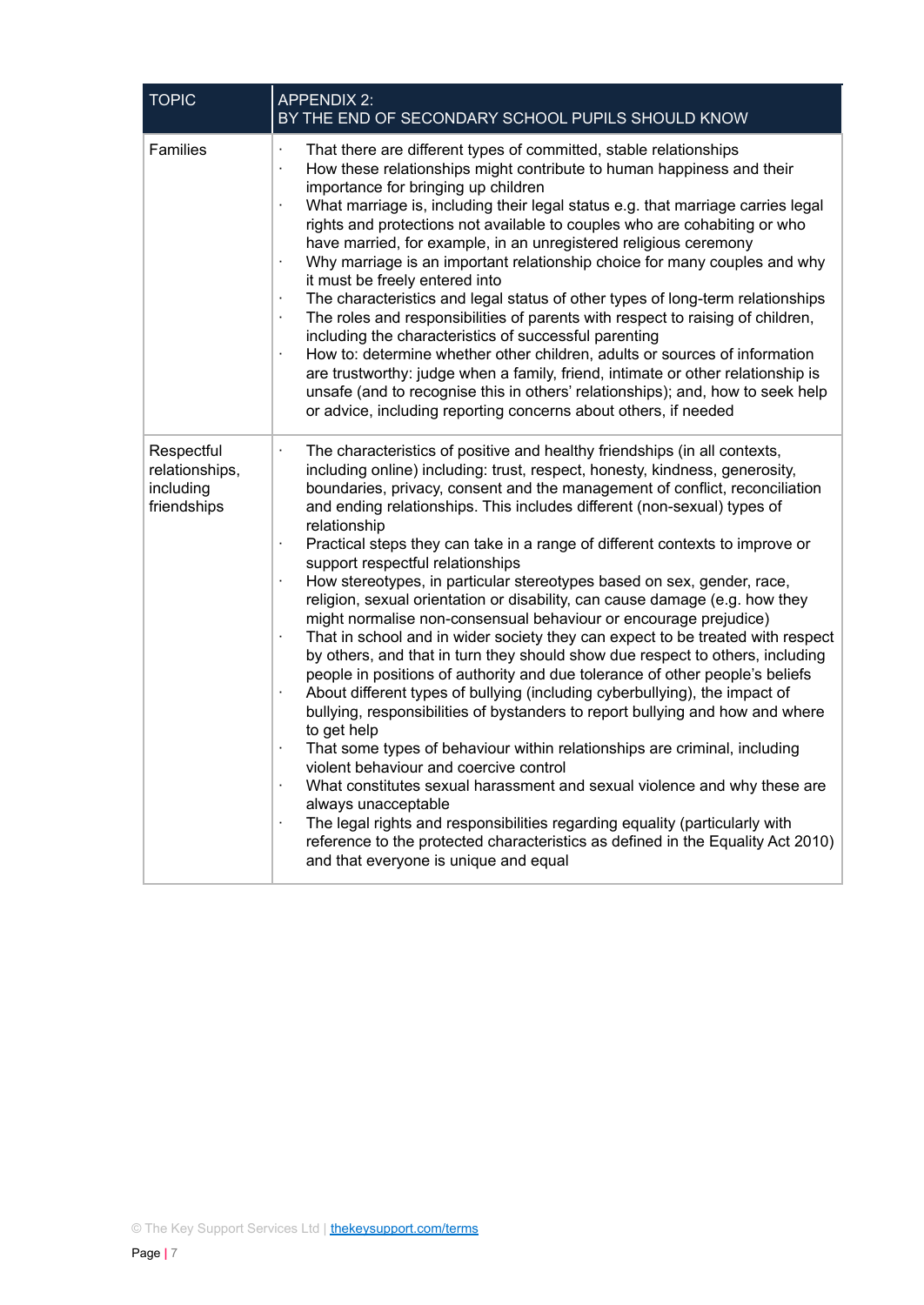| Online and<br>media                                                    | Their rights, responsibilities and opportunities online, including that the same<br>expectations of behaviour apply in all contexts, including online<br>About online risks, including that any material someone provides to another<br>has the potential to be shared online and the difficulty of removing potentially<br>compromising material placed online<br>Not to provide material to others that they would not want shared further and<br>not to share personal material which is sent to them<br>What to do and where to get support to report material or manage issues<br>online<br>The impact of viewing harmful content<br>That specifically sexually explicit material e.g. pornography presents a<br>distorted picture of sexual behaviours, can damage the way people see<br>themselves in relation to others and negatively affect how they behave<br>towards sexual partners<br>That sharing and viewing indecent images of children (including those<br>created by children) is a criminal offence which carries severe penalties<br>including jail<br>How information and data is generated, collected, shared and used online<br>$\cdot$                                                                                                                                                                                                                                                                                                                                                                                                                                                                                                                                                                                                                                                                                                                  |
|------------------------------------------------------------------------|----------------------------------------------------------------------------------------------------------------------------------------------------------------------------------------------------------------------------------------------------------------------------------------------------------------------------------------------------------------------------------------------------------------------------------------------------------------------------------------------------------------------------------------------------------------------------------------------------------------------------------------------------------------------------------------------------------------------------------------------------------------------------------------------------------------------------------------------------------------------------------------------------------------------------------------------------------------------------------------------------------------------------------------------------------------------------------------------------------------------------------------------------------------------------------------------------------------------------------------------------------------------------------------------------------------------------------------------------------------------------------------------------------------------------------------------------------------------------------------------------------------------------------------------------------------------------------------------------------------------------------------------------------------------------------------------------------------------------------------------------------------------------------------------------------------------------------------------------------------------------------|
| Being safe                                                             | The concepts of, and laws relating to, sexual consent, sexual exploitation,<br>$\cdot$<br>abuse, grooming, coercion, harassment, rape, domestic abuse, forced<br>marriage, honour-based violence and FGM, and how these can affect current<br>and future relationships<br>How people can actively communicate and recognise consent from others,<br>$\cdot$<br>including sexual consent, and how and when consent can be withdrawn (in<br>all contexts, including online)                                                                                                                                                                                                                                                                                                                                                                                                                                                                                                                                                                                                                                                                                                                                                                                                                                                                                                                                                                                                                                                                                                                                                                                                                                                                                                                                                                                                        |
| Intimate and<br>sexual<br>relationships,<br>including sexual<br>health | How to recognise the characteristics and positive aspects of healthy<br>one-to-one intimate relationships, which include mutual respect, consent,<br>loyalty, trust, shared interests and outlook, sex and friendship<br>That all aspects of health can be affected by choices they make in sex and<br>$\blacksquare$<br>relationships, positively or negatively, e.g. physical, emotional, mental, sexual<br>and reproductive health and wellbeing<br>The facts about reproductive health, including fertility and the potential<br>impact of lifestyle on fertility for men and women<br>That there are a range of strategies for identifying and managing sexual<br>pressure, including understanding peer pressure, resisting pressure and not<br>pressurising others<br>That they have a choice to delay sex or to enjoy intimacy without sex<br>$\cdot$<br>The facts about the full range of contraceptive choices, efficacy and options<br>$\cdot$<br>available<br>The facts around pregnancy including miscarriage<br>$\cdot$<br>That there are choices in relation to pregnancy (with medically and legally<br>$\cdot$<br>accurate, impartial information on all options, including keeping the baby,<br>adoption, abortion and where to get further help)<br>How the different sexually transmitted infections (STIs), including HIV/AIDs,<br>$\cdot$<br>are transmitted, how risk can be reduced through safer sex (including<br>through condom use) and the importance of and facts about testing<br>About the prevalence of some STIs, the impact they can have on those who<br>$\blacksquare$<br>contract them and key facts about treatment<br>How the use of alcohol and drugs can lead to risky sexual behaviour<br>How to get further advice, including how and where to access confidential<br>$\cdot$<br>sexual and reproductive health advice and treatment |